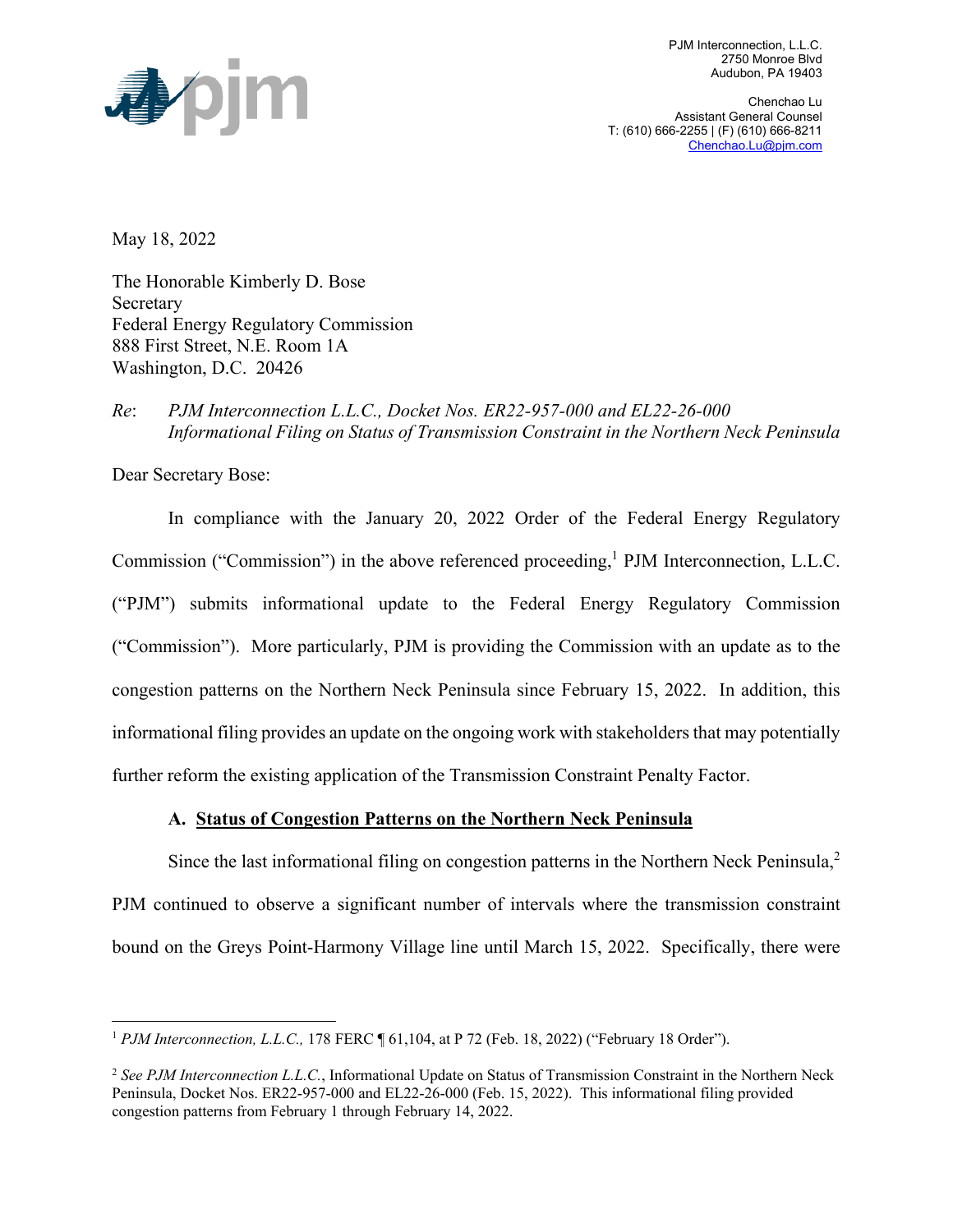Kimberly D. Bose, Secretary May 18, 2022 Page 2 of 7

over one thousand five-minute intervals in the Real-time Energy Market where congestion on the

Greys Point-Harmony Village line resulting in the constraint binding between February 15, 2022

and March 15, 2022. The number of intervals on corresponding days where the transmission

constraint bound are further shown in Figure 1 below.

## **Figure 1. Number of Binding Intervals in the Real-time Energy Market on Days Where the Transmission Constraint Bound on the Greys Point-Harmony Village line.**

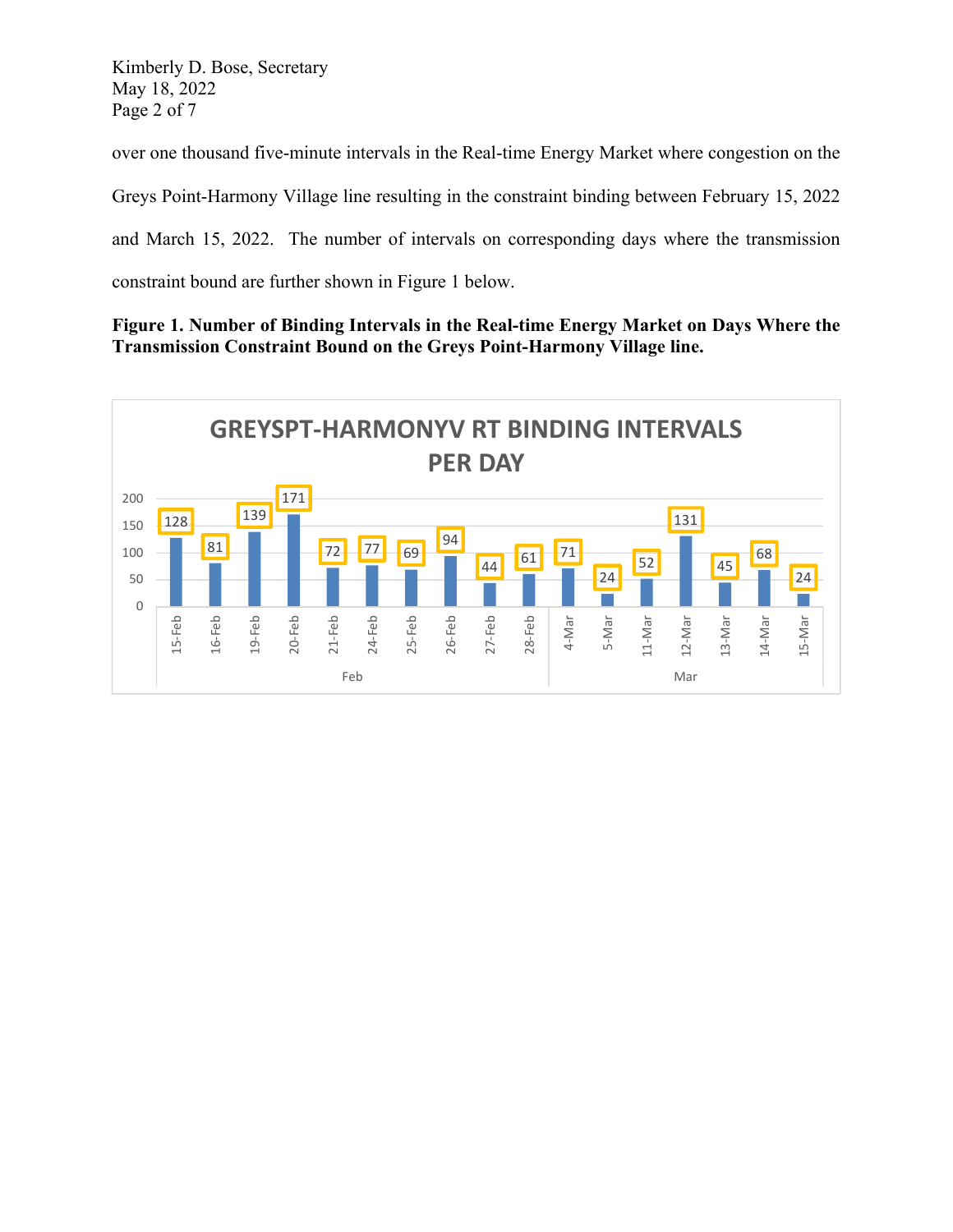Kimberly D. Bose, Secretary May 18, 2022 Page 3 of 7

In addition, the constraint on the Greys Point-Harmony Village line also bound in the Day-

ahead Energy Market for a significant number of hours during this same time period as shown in

Figure 2 below.<sup>3</sup>

**Figure 2. Number of Binding Hours in the Day-ahead Energy Market on Days Where the Transmission Constraint Bound on the Greys Point-Harmony Village line.** 



Had the Commission not accepted the revised Transmission Constraint Penalty Factor rules as applied to the Northern Neck Peninsula, PJM would have been required to apply the default \$2,000/MWh Transmission Constraint Penalty Factor for each interval that the constraint bound during this time. Thus, the Commission's February 18 Order enabled PJM to reduce the penalty factor from the default \$2,000/MWh amount to a value set by the marginal cost of the unit that is online to help alleviate the congestion (typically around \$300/MWh) on the Northern Neck Peninsula. This is the correct outcome for the congestion occurring on the Northern Neck

<sup>&</sup>lt;sup>3</sup> The Day-ahead Energy Market is an hourly market so the figure below reflects the number of hours, rather than five-minute internals.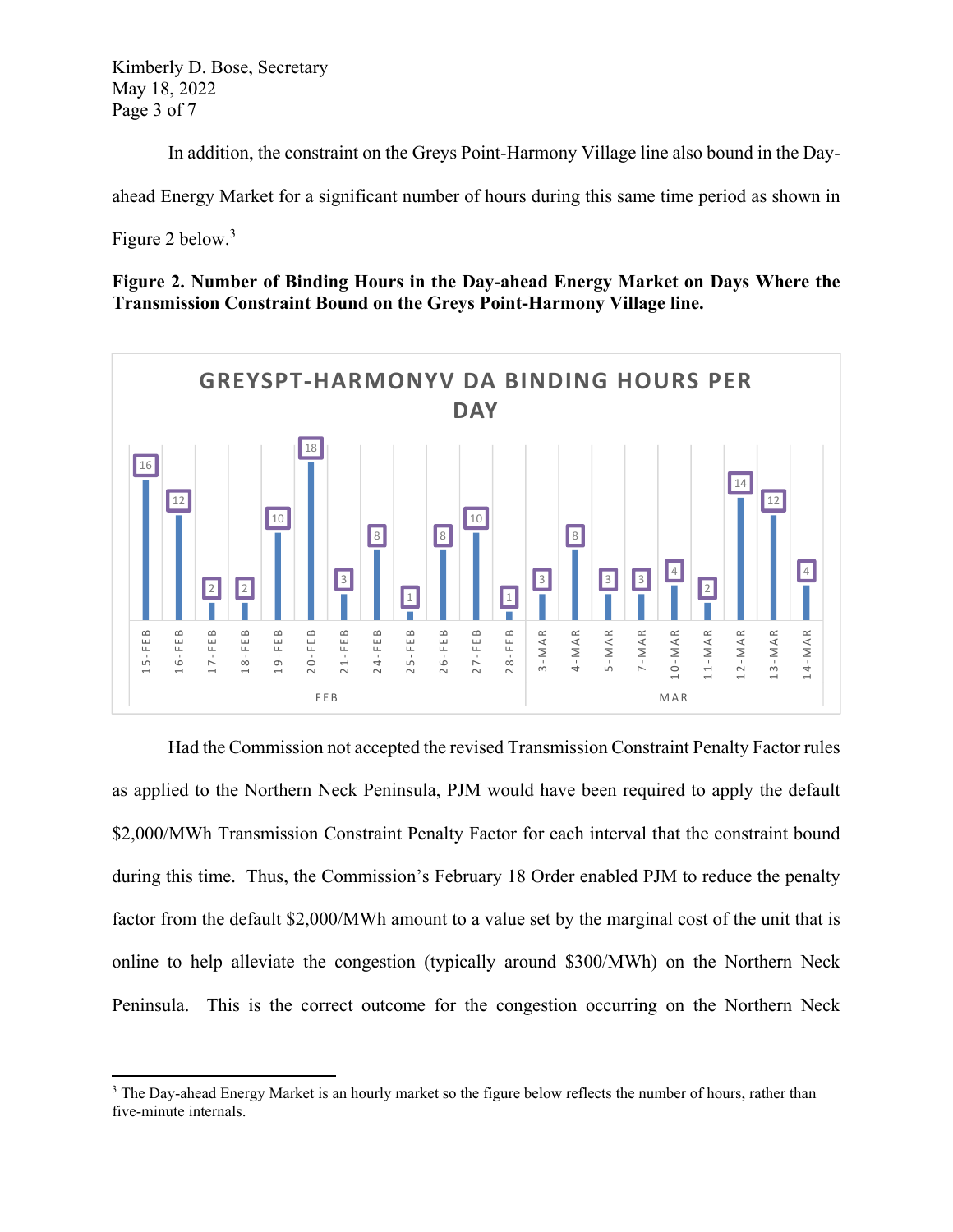Kimberly D. Bose, Secretary May 18, 2022 Page 4 of 7

Peninsula given that no additional economic incentive is needed in this limited instance where (1) a long term fix to the transmission constraint is already underway and (2) no additional supply exists along with no available load response observed in the Northern Neck area significantly large enough to help resolve the congestion.

Since March 15, 2022, there has not been any additional congestion observed on the Northern Neck Peninsula due in part to milder temperatures and lower Northern Neck Peninsula load. More importantly, the Harmony Village-Greys Point and Rappahannock-White Stone 115 kV lines were taken out of service on March 28, 2022 while the Lanexa-Dunnsville 230 kV line was temporarily placed back into service. This was necessary to effectuate an upgrade that was part of the most recent Regional Transmission Expansion Plan that was approved by the PJM Board. Specifically, this project required Dominion to reconductor approximately 0.57 miles of the Harmony Village-Greys Point 115 kV line and reconductor approximately 0.97 miles of the Rappahannock-White Stone 115 kV line. The reconductoring of these two lines increases the summer emergency rating to 237 MVA on these lines and was completed on April 26, 2022.

No congestion was observed while the Lanexa-Dunnsville 230 kV line was temporarily placed back in service as it is capable of handling more power than the Harmony Village-Greys Point and Rappahannock-White Stone 115 kV lines. Since the completion of the reconductoring upgrade to the Harmony Village-Greys Point and Rappahannock-White Stone 115 kV lines and the Lanexa-Dunnsville 230 kV line was taken back out of service, congestion on the Northern Neck Peninsula has been significantly alleviated. However, it is unclear whether all congestion on the peninsula would be relieved on high peak days in the upcoming summer and/or winter periods before the completion of the Lanexa-Dunnsville 230 kV line upgrade. As a result, PJM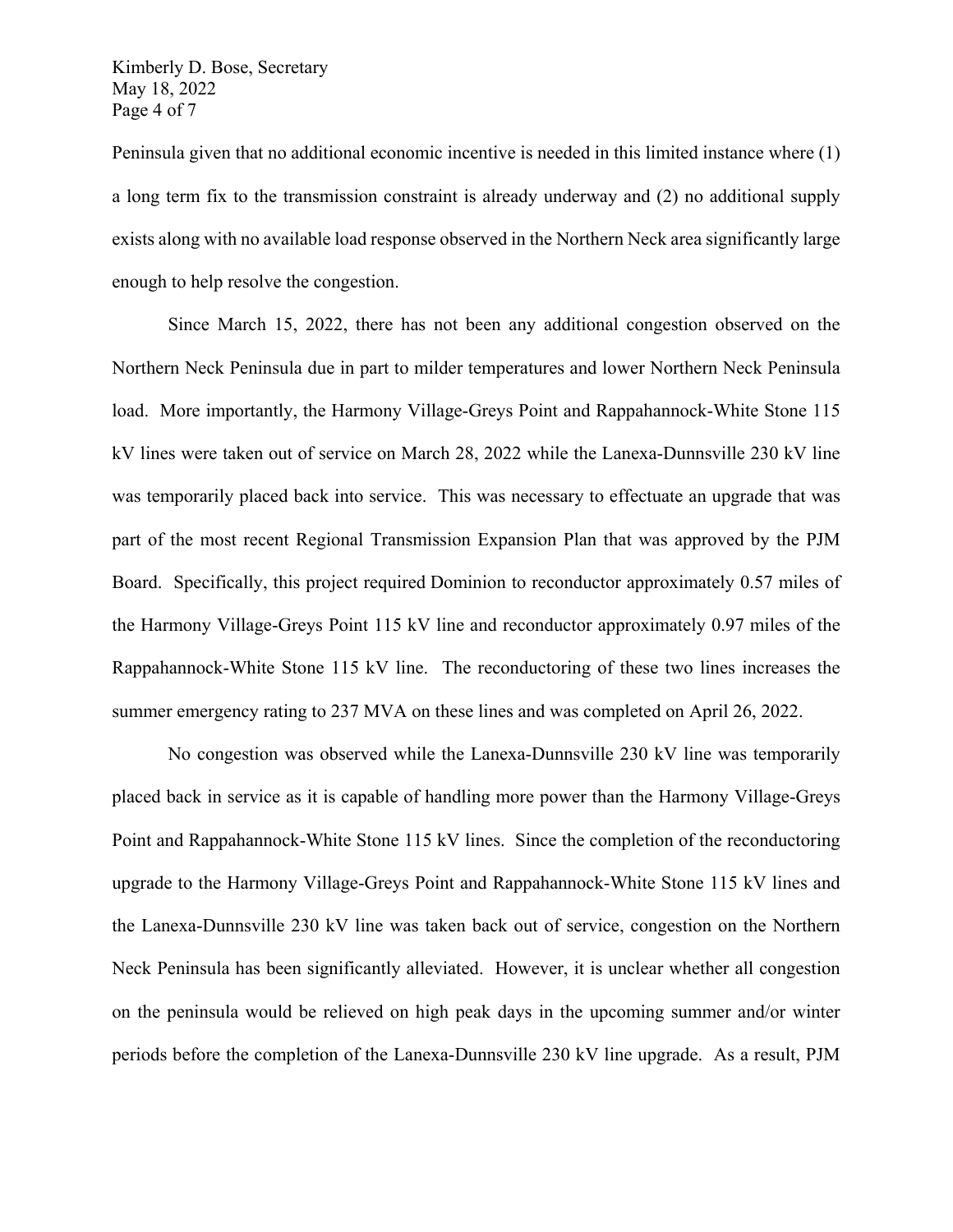Kimberly D. Bose, Secretary May 18, 2022 Page 5 of 7

intends to retain the existing Tariff and Operating Agreement provisions for congestion that may continue to occur on the Northern Neck Peninsula in the meantime.

# **B. Status of Ongoing Stakeholder Efforts to Potentially Reform the Application of the Transmission Constraint Penalty Factor.**

Consistent with the Commission's February 18 Order, $4$  PJM is reviewing the existing application of the Transmission Constraint Penalty Factor and exploring potential reforms to these rules with its stakeholders through the Energy Price Formation Senior Task Force ("EPFSTF"). Notably, the EPFSTF meetings held on April 5 and May 6, 2022 were dedicated to discussions on potential enhancements to the application of the Transmission Constraint Penalty Factor.<sup>5</sup> To date, PJM has provided education on the existing rules and is now soliciting potential solution options to amend the existing Transmission Constraint Penalty Factor provisions.<sup>6</sup> In addition to this stakeholder discussion, a new issue charge and problem statement was recently approved by PJM's Operating Committee<sup>7</sup> in accordance with the February 18 Order,<sup>8</sup> which will review issues related to outage scheduling and coordination. This effort is intended to help mitigate impacts caused by future outages.

 <sup>4</sup> *See* February 18 Order at P 72.

<sup>5</sup> *See* Energy Price Formation Senior Task Force Agenda for April 5, 2022, available at: https://www.pjm.com/- /media/committees-groups/task-forces/epfstf/2022/20220405/20220405-agenda.ashx; and Energy Price Formation Senior Task Force Agenda for May 6, 2022, available at: https://www.pjm.com/-/media/committees-groups/taskforces/epfstf/2022/20220506/20220506-agenda.ashx. An additional meeting is scheduled for May 23, 2022, where PJM's proposed circuit breaker package will be reviewed prior to a vote at the EPFSTF. *See* Energy Price Formation Senior Task Force Agenda for May 23, 2022, available at: https://www.pjm.com/-/media/committees-groups/taskforces/epfstf/2022/20220523/20220523-agenda.ashx

<sup>6</sup> *See* Transmission Constraint Penalty Factor Matrix, available at: https://www.pjm.com/-/media/committeesgroups/task-forces/epfstf/2022/20220405/20220405-item-05-tcpf-matrix.ashx.

<sup>7</sup> *See* Outage Coordination Issue Charge, available at: https://pjm.com/-/media/committeesgroups/committees/oc/2022/20220512/item-06---outage-coordination---issue-charge.ashx.

<sup>8</sup> *See* February 18 Order at P 73.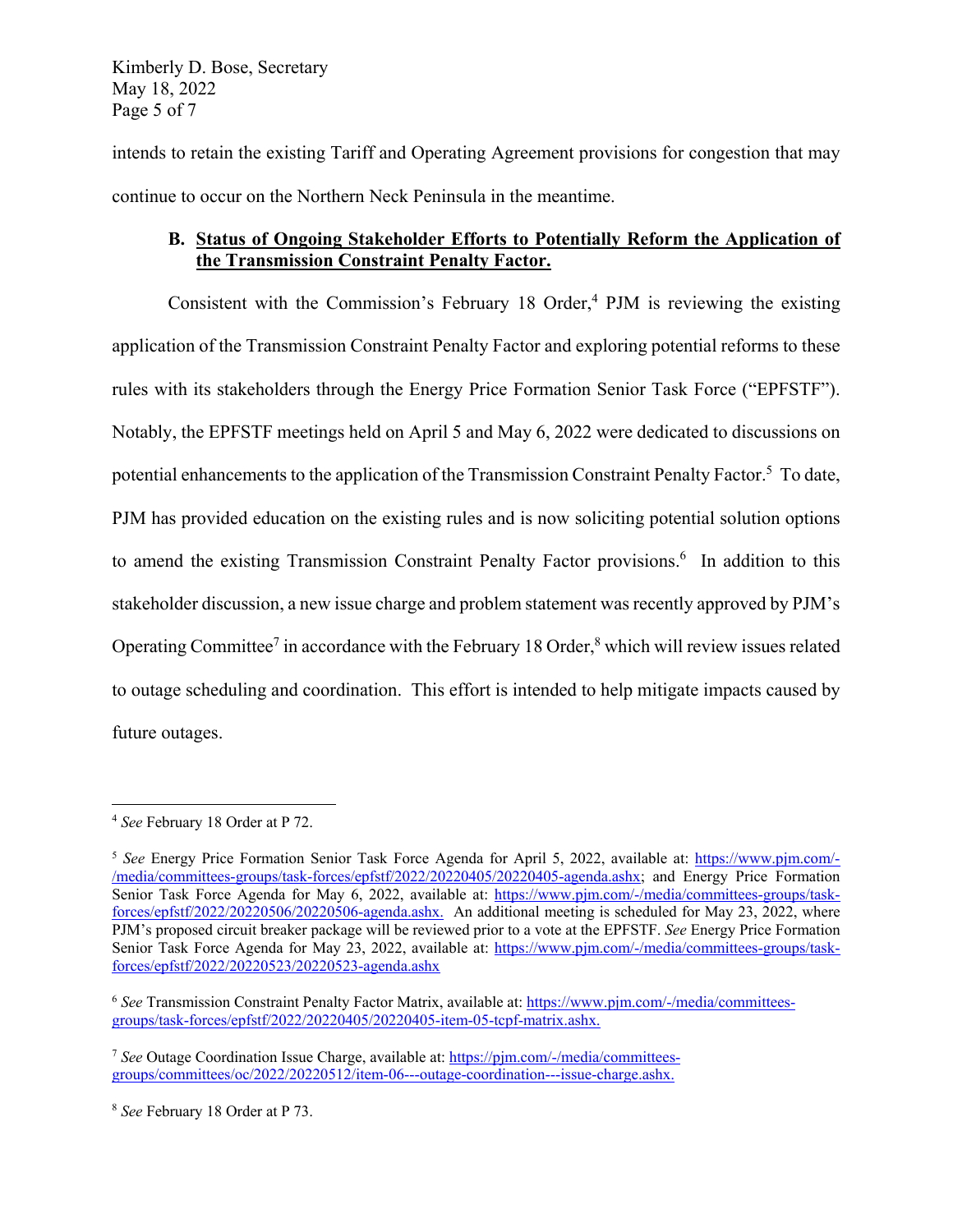Kimberly D. Bose, Secretary May 18, 2022 Page 6 of 7

It is difficult to gauge if and when stakeholders will endorse a potential package to enhance the existing Transmission Constraint Penalty Factor rules. At this point, however, PJM is focused on enhancements in the form of a circuit breaker that could be applied more generally in the event there are similar congestion patterns caused by line upgrades such as the one on the Northern Neck Peninsula. Should PJM stakeholders advance such an amendment to the existing Transmission Constraint Penalty Factor rules, PJM intends to remove the existing provision related to the Northern Neck Peninsula as part of the broader circuit breaker proposal.

In the meantime, consistent with the Commission's directive, PJM will continue to provide informational updates every ninety days on both the congestion patterns on the Northern Neck Peninsula, as well as developments in the stakeholder process to potentially reform the application of the existing Transmission Constraint Penalty Factor rules more generally.

Respectfully submitted,

#### */s/ Chenchao Lu*

Craig Glazer Vice President – Federal Government Policy PJM Interconnection, L.L.C. 1200 G Street, N.W. Suite 600 Washington, D.C. 20005 (202) 423-4743 Craig.Glazer@pjm.com

Chenchao Lu Assistant General Counsel PJM Interconnection, L.L.C. 2750 Monroe Boulevard Audubon, PA 19403 (610) 666-2255 Chenchao.Lu@pjm.com

*On behalf of PJM Interconnection, L.L.C.*